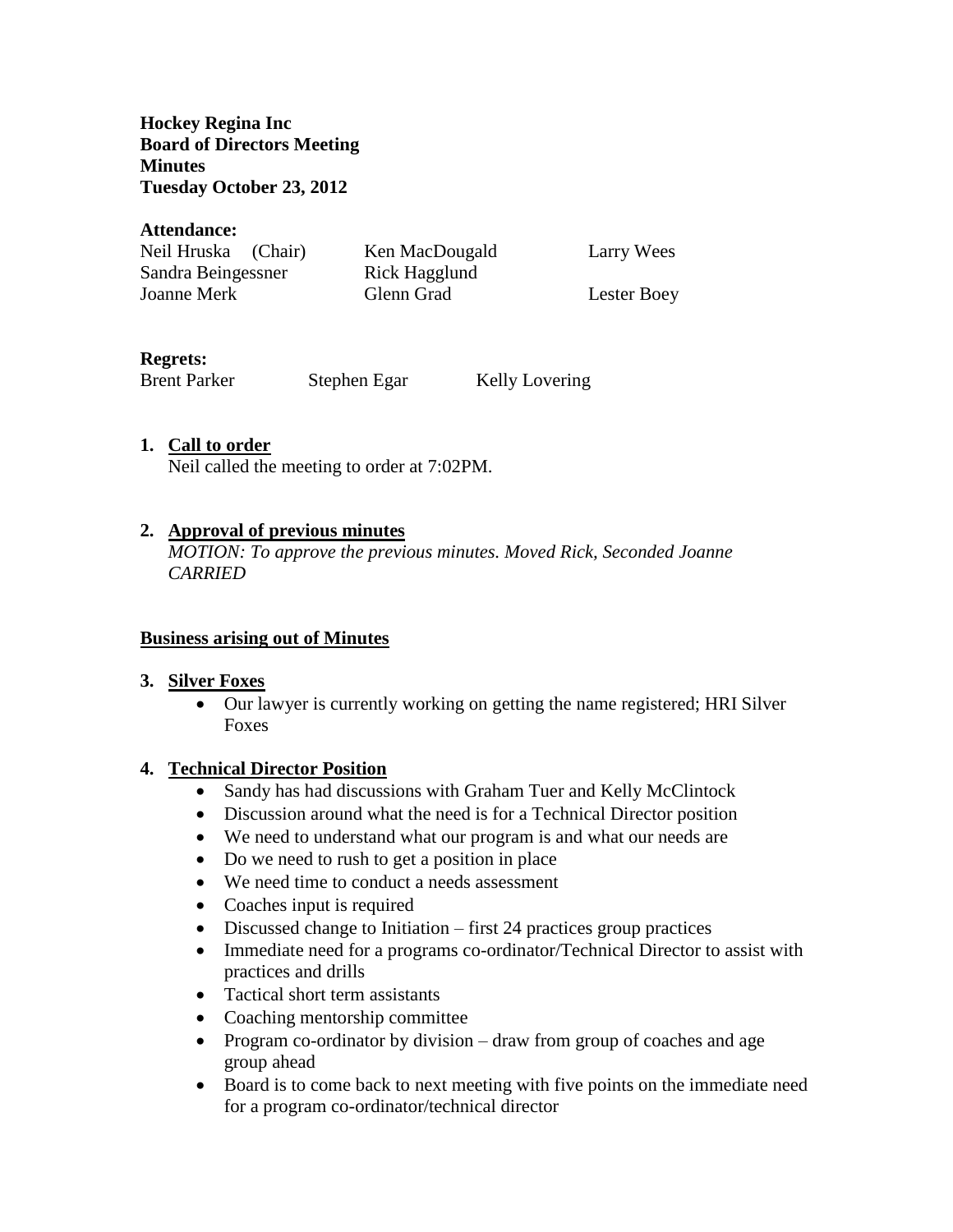- Joanne is going to talk to Warren Fry and Les is going to talk to Harold Reimer
- Coach bank

## **5. Novice weekend**

- The Dodge Caravan day went very well
- Lots of assistance throughout the day
- Next year one person should co-ordinate so there is one person running the drills for each session

### **6. Pat Canadians**

Brent, Glenn and Stephen met to discuss the sponsorship side of the AAA programs and will continue to work through the division director to address concerns.

### **7. Board positions**

Request for Board positions posted on website – closing this Friday

### **New Business**

# **8. Coach and Parent Behaviours – Respect in Sport – Progressive Discipline**

- We need to start implementing a zero tolerance;
- There needs to be repercussions

#### **9. Directors reports**

Finance – GIC's invested pursuant to previous Board approval and changes to signatures finalized.

#### Midget - Dealing with situation in Estevan M1 Capitals

- South Sask (Larry Kenus) to review and initiation discipline

- Weyburn wishes to bring there M3 team to Regina to play ALL their games in Regina. Concerns that their numbers will diminish to very low numbers. Weyburn does not have enough interest to proceed.

Midget 3 draft tomorrow. Enough coaches found.

Goaltender issue resolved M3.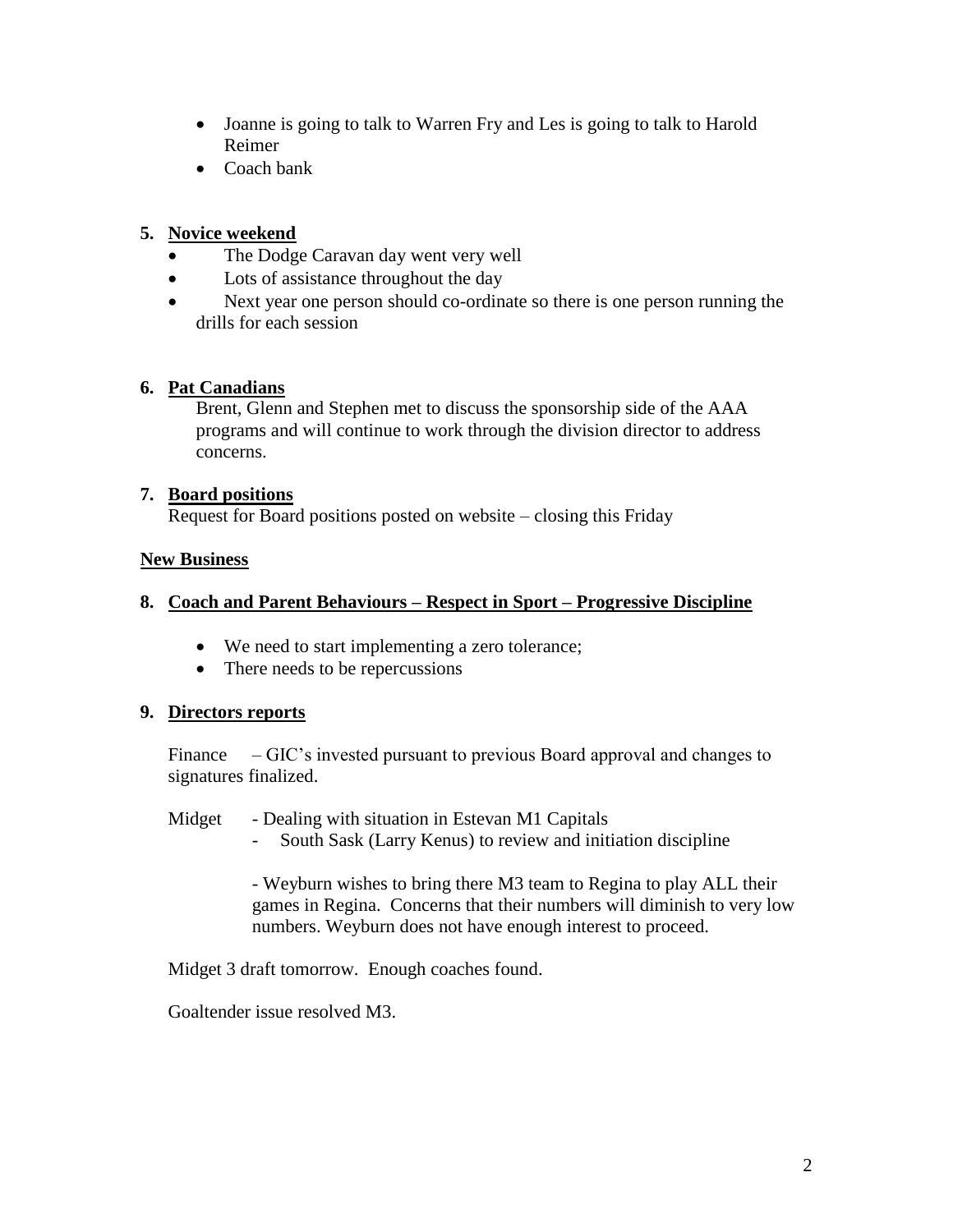## **Bantam**

- 1. To date I have seen 9 of the 17 HRI Bantam Teams
	- a. Three B1 teams
	- b. Four B2 teams
	- c. Two B3 teams
- 2. I have received plenty of positive comments on the new names and jerseys for the B1 Teams. The pant shells came in for two of the three teams last week and the last set is due in this week. They look sharp!
- 3. The Regina Silver Foxes have been accepted into the Medicine Hockey Hounds Tournament in Medicine Hat Alberta. This is a predominantly AAA Tournament with teams from the USA, BC Major Bantam and the Alberta Bantam AAA League. It will be by far the highest level that most of these kids have ever been exposed to and generally draws between 175 – 200 Scouts from the various Junior Leagues in Western Canada
- 4. I would like to thank Rick and Blair for their efforts with the B3 coaching situation. We had a very difficult time finding coaches and we also had a difficult time structuring the division in the manner that I felt was best. In the end we listened to the membership (all though I don't think the loudest voice was speaking for the majority) we ended up at nine (9) teams in the B3 division.
- 5. The Graham Tuer Bantam Tournament is 3 weeks away and Sandy and her committee should be commended for their preparations. The Pats will be hosting the four local teams, Monarchs, Silver Foxes. Pat Blues and Prairie Storm at our game on Nov 3. The Captains will be doing a ceremonial faceoff prior to the game to get some exposure for the tournament. Greg Harder from the Leader Post will also be there to interview the kids on the experience ahead.

# **Pee Wee**

- 1. All teams are on the ice and there has been weekly communication with my coaches. My plan is to keep the open line of communication with all my coaches.
- 2. Starting to attend games and will continue to do so through the season.
- 3. Have a chairperson for PW 2 tournament. Her name is Joanne Eberle.
- **4.** After Graham Tuer tournament is over "Joanne" will meet with PW 1 managers to setup this tournament**. She is a busy lady that twin of mine.**